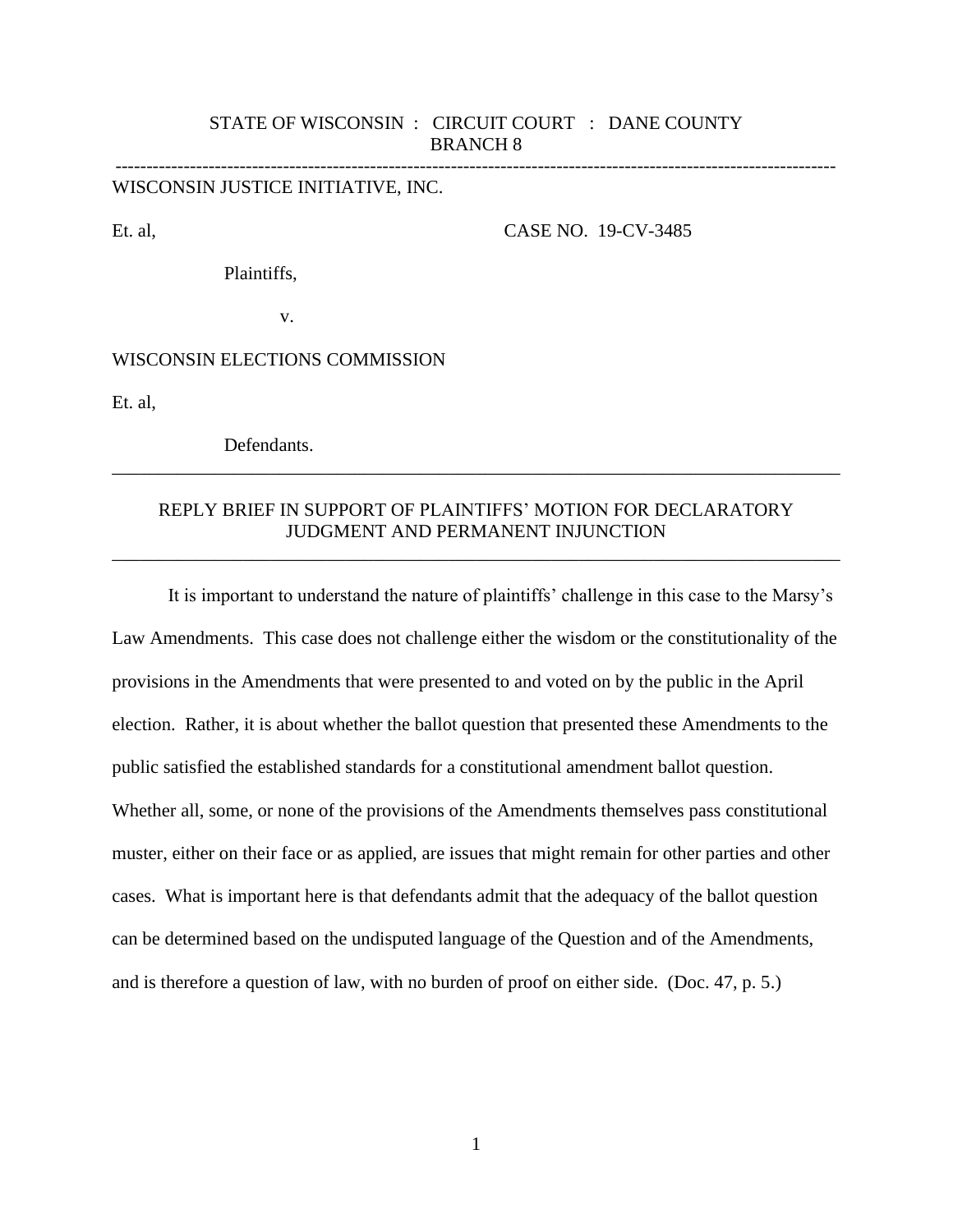### DEFENDANTS' STANDARD FOR BALLOT QUESTIONS IS CONTRARY TO ESTABLISHED WISCONSIN LAW AND UNSUPPORTED BY APPLICABLE AUTHORITY

Despite a series of Wisconsin Supreme Court decisions dating back to 1882 which have addressed the adequacy or inadequacy of constitutional amendment ballot questions, defendants assert that the content of the ballot question may be "a matter entirely within legislative control and discretion, not subject to judicial review. (Doc. 47, p. 8.)<sup>1</sup> All but ignoring the standards that those cases establish for determining the adequacy of such ballot questions, defendants urge that any question devised by the Legislature must be accepted as sufficient, so long as it is not "so detached from the Amendment as to be violative of the Legislature's broad discretion." (*Id*.) They cite no relevant authority for this lenient standard. They cite *State ex rel. Thomson v. Peoples State Bank*, 272 Wis. 614, 623, 76 N.W.2d 370 (1956), for the proposition that a showing of "mere irregularity" will not suffice to invalidate a ballot question, but the irregularity in that case was a misstatement in an explanation of the proposed amendment in an election notice, and no irregularity was present in the ballot received by voters. They cite *Morris v. Ellis*, 221 Wis. 307, 266 N.W. 921, 925 (1936), which rejected "hypercritical differences" as being sufficient to invalidate a question, to set the standard here, even though that case addressed a village ordinance referendum, not a proposed constitutional amendment.<sup>2</sup> And, completely mistakenly, they cite *State ex rel. Ekern v. Zimmerman*, 187 Wis. 189, 204 N.W. 803, 813

<sup>&</sup>lt;sup>1</sup> They then backtrack and acknowledge that the role of the courts is to check the Legislature's actions only as necessary to ensure that they comply with the Constitution "in every respect." That is precisely what plaintiffs request here. Amending the state Constitution requires approval by the electorate, and it is the role and responsibility of the courts to protect the right of voters to have clear, unambiguous and comprehensive ballot questions that encompass every essential of proposed constitutional amendments and do not mislead voters as to their content. That is not second-guessing the Legislature's actions but ensuring that voters are enabled to vote in an informed manner and not be misled. This history of judicial review shows that we are dealing here with a "shared" power, not a "core" legislative power exercised exclusively by the Legislature. *See SEIU v. Voss*, 2020 WI 67, ¶ 28. <sup>2</sup> This ignores the Court of Appeals' recognition in *Metropolitan Milwaukee Ass'n of Commerce Inc. v. City of Milwaukee*, 2011 WI App 45, ¶ 24, 332 Wis. 2d 459, 482, 798 N.W.2d 287, 299, that our Supreme Court's more strict "every essential" test for constitutional amendment questions has not been adopted for municipal referenda.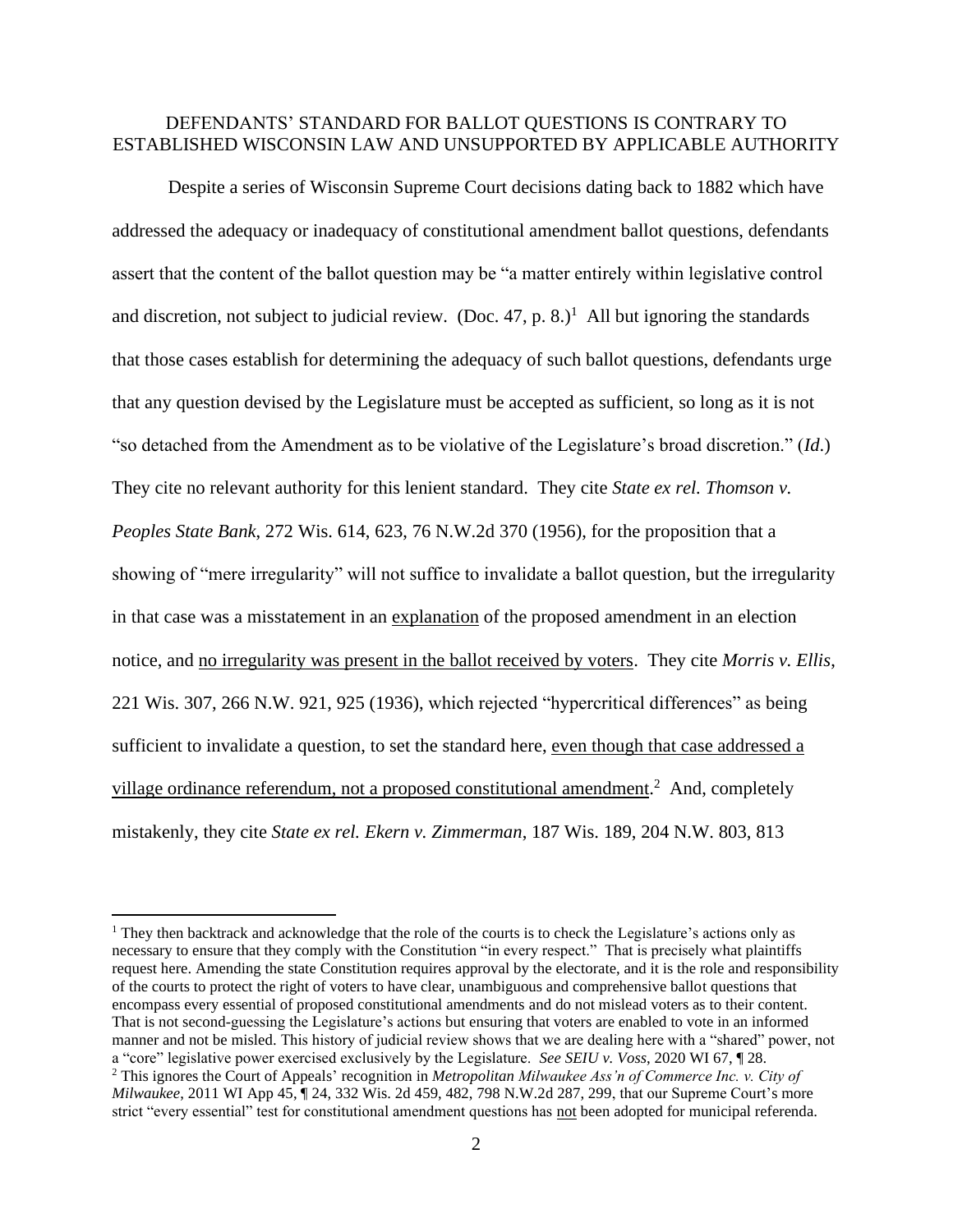(1935), for the proposition "that a ballot question's phrasing need not be 'entirely free from doubt.'" (Doc. 47, p. 5.) In fact, only one page earlier in the opinion, the *Ekern* Court stated the actual standard on "doubt:" "The question submitted on the ballot has heretofore been quoted. It is clear and unambiguous, so as to enable voters to vote intelligently." *Ekern*, 204 N.W. at 812. The case involved a constitutional amendment ballot question that had been drafted by the Secretary of State rather than by the Legislature itself. It is clear from the Court's opinion that the "question" that was not entirely free from doubt was whether the drafting of the ballot question by an entity other than the Legislature was grounds for invalidating the amendment. The Court ruled that it was not, and that the clear and unambiguous ballot question was sufficient for the amendment to have been validly enacted.

The defendants' proposed standard, which limits court review "only to whether the Ballot Question was so detached from the Amendment as to be violative of the Legislature's broad discretion," is itself completely "detached" from the standards established in Wisconsin law. In *State ex rel. Thomson v. Zimmerman*, 264 Wis. 644, 60 N.W. 2d 416 (1925), the court held that an amendment had not been validly enacted because 1) it encompassed at least three distinct subjects, necessitating as many ballot questions (allowing senate districts to be formed on the basis of area as well as population; including Indians and the military in the population to be counted; and changing which municipality boundaries could be used in forming assembly districts), and also because 2) the question misstated what lines would be used in forming senate districts under the amendment. Defendants argue here that changes to victims' Wisconsin constitutional rights (the "what"), to who is constitutionally defined as a victim (the "who"), and to a defendant's constitutional right to a fair trial (the "others"), and creation of a right of victims to obtain review and a remedy in the Wisconsin Supreme Court ("nondiscretionary Supreme

3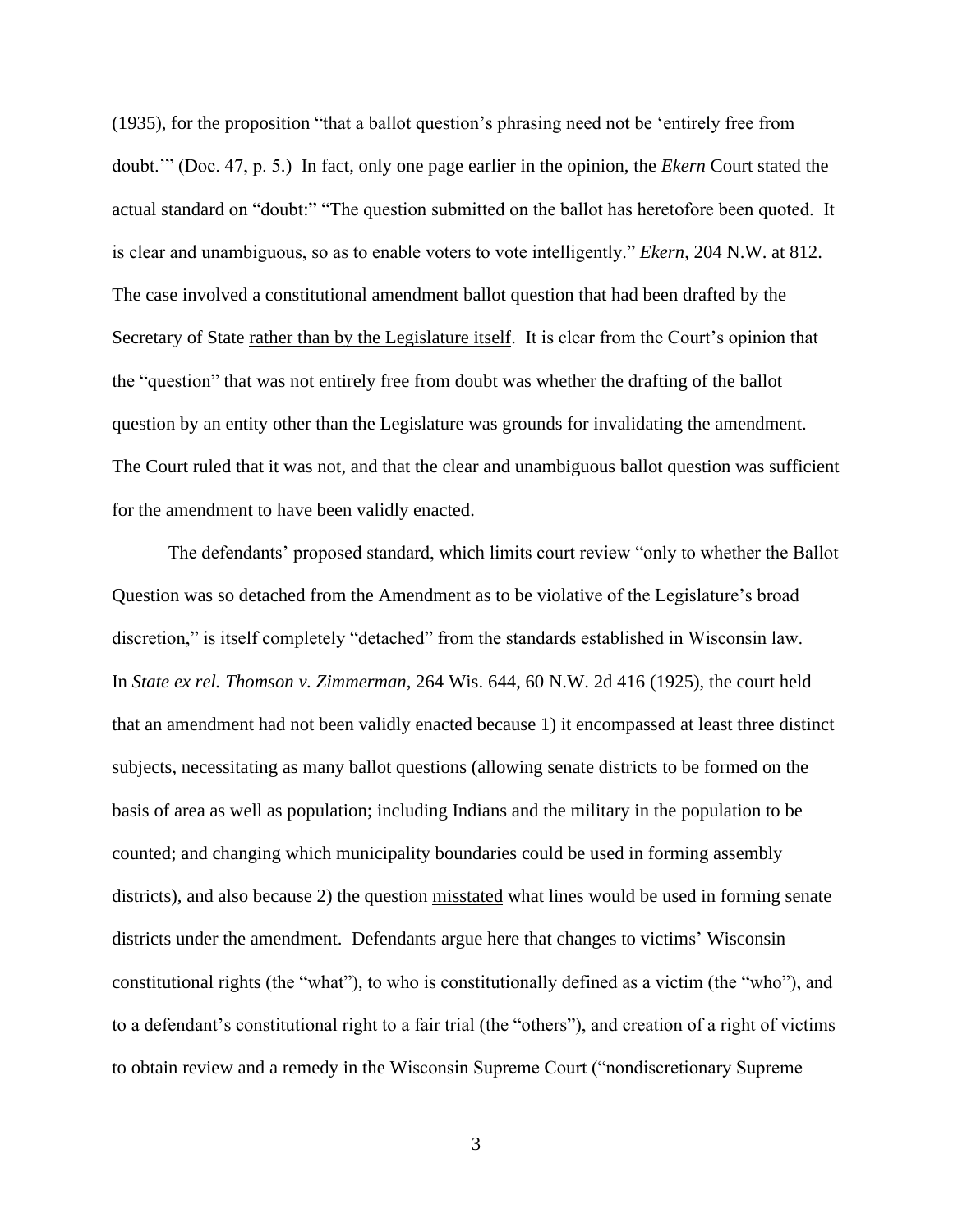Court review") are all sufficiently related to enable one ballot question to submit them to the voters. To the contrary, even though all three sets of changes in *Thomson* related to how legislative districts were to be formed, the Court held that the basis for establishing senate districts (a "what"), the change in who was to be counted in determining districts' population for districting (the "who"), and the boundaries to be followed for assembly districts (another "what") required separate ballot questions. Moreover, the Court held:

If the subject is important enough to be mentioned on the ballot it is so important that it must be mentioned in accord with the fact. The question as actually submitted did not present the real question but by error or mistake presented an entirely different one . . . .

*Id.* at 660. Thus, a misstatement on a constitutional amendment ballot question means the ballot question fails to present the real question before the voters and presents an entirely different one.

### THE BALLOT QUESTION HERE FAILS THE "EVERY ESSENTIAL" ELEMENT TEST

The Marsy's Law Amendments deleted language in the Wisconsin Constitution that protected the right to have a victim witness sequestered if the trial court determined that was necessary for a fair trial for the defendant. Defendants argue here that this change is inconsequential and did not need to be mentioned on the ballot because "it concerns only one change in language – in the *victim's* rights provision of the constitution, not in the provisions articulating a defendant's rights." (Doc. 47 p. 20.) While the Constitution articulates various rights of defendants in different provisions, this Amendment eliminated the only specific reference anywhere in the Constitution to a defendant's right to a fair trial. Defendants assert: "This Amendment simply built upon a victim's already-existing Wisconsin constitutional right to attend court proceedings." They do not argue that defendants continue to have the right under the amended Wisconsin Constitution to sequester a victim witness, but assert that a defendant's federal constitutional right to a fair trial will remain, which of course it will, because the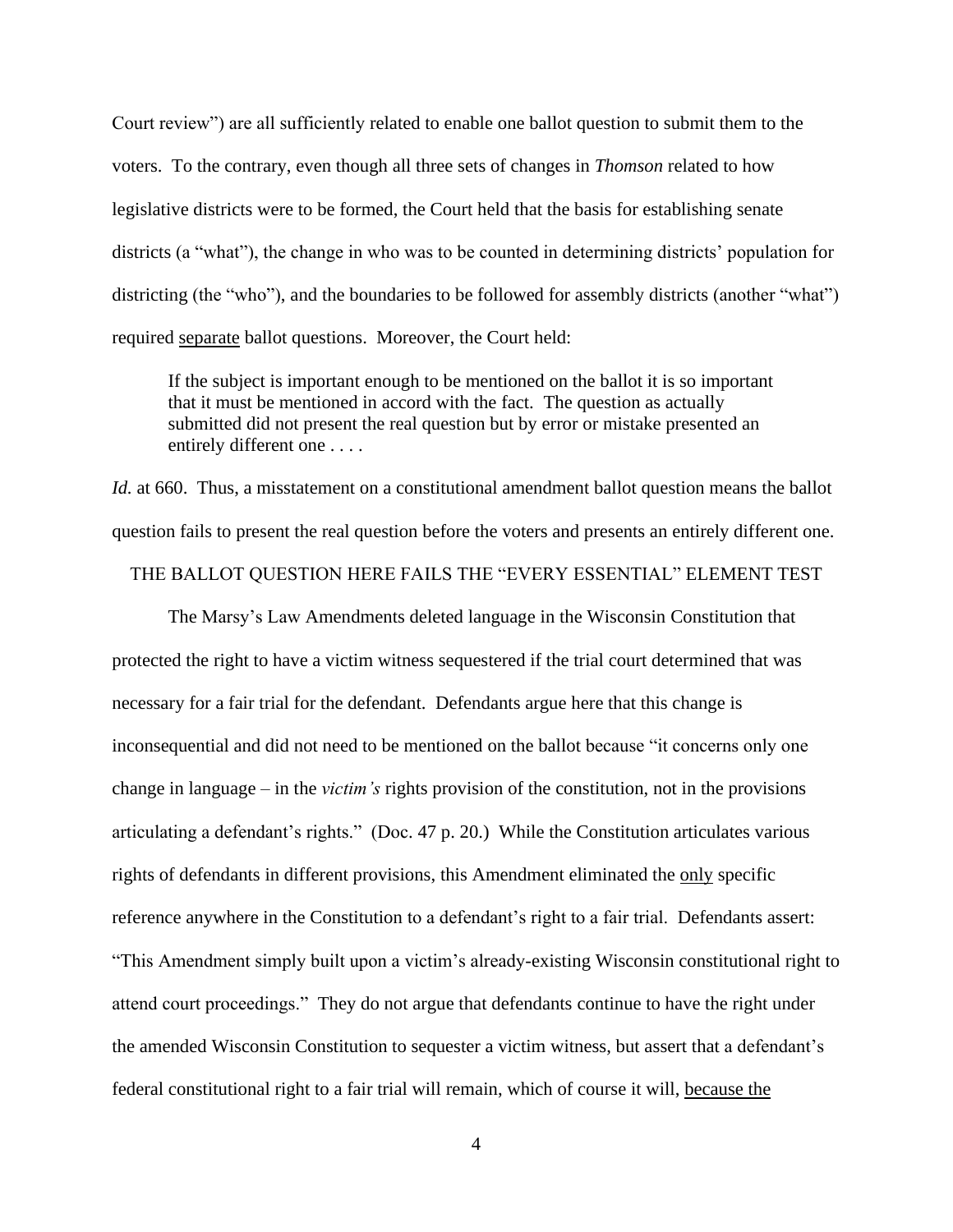Wisconsin Legislature, with or without the consent of the Wisconsin electorate, does not have the power to alter or amend federal constitutional rights.

Defendants' approach denigrates the purpose and role of the Wisconsin Constitution. Without notice to voters, the Amendments eliminated the constitutional provision that preserved a defendants' rights under the Wisconsin Constitution and state statutes if victims' rights conflict. Defendants' argument views Wisconsin constitutional provisions protecting defendants' rights (or other individuals' rights, for that matter), as mere surplusage, that can be deleted in whole or in part, without even being mentioned in a ballot question, so long as the amendments state the truism that federal constitutional rights would not be superseded. The point of having rights provisions in our State Constitution, even if they largely resemble federal constitutional provisions, is that they set forth an independent set of protections. Wisconsin is free to provide rights that are more expansive than those of the U.S. Constitution, which serve as minimums, and as noted in plaintiffs' previous brief, has on occasion done so.<sup>3</sup> Despite this, the ballot question failed to mention that any change to defendants' state constitutional rights was included in the Amendments.<sup>4</sup> That is not an inconsequential omission, and it renders the ballot question inadequate under the "every essential" element test.

Nor did the Question inform voters that the exercise of the Wisconsin Supreme Court's jurisdiction was being altered in any way. Defendants begin by mischaracterizing the change that plaintiffs submit has been made by the Amendments. What has happened is not the creation of a direct appeal for alleged crime victims to the Wisconsin Supreme Court, but creation of a

<sup>&</sup>lt;sup>3</sup> Equally important, Wisconsin's constitutional protections cannot be amended without the consent of Wisconsin's voters, while the meaning of current federal rights could be altered by the decision of five or more United States Supreme Court Justices, and those rights themselves could be altered or eliminated without the agreement of Wisconsin voters through federal constitutional amendments.

<sup>&</sup>lt;sup>4</sup> As plaintiffs' previous brief noted, the Wisconsin Constitution's language also protected defendants' statutory rights from being limited by victims' rights prior to the Marsy's Law Amendments.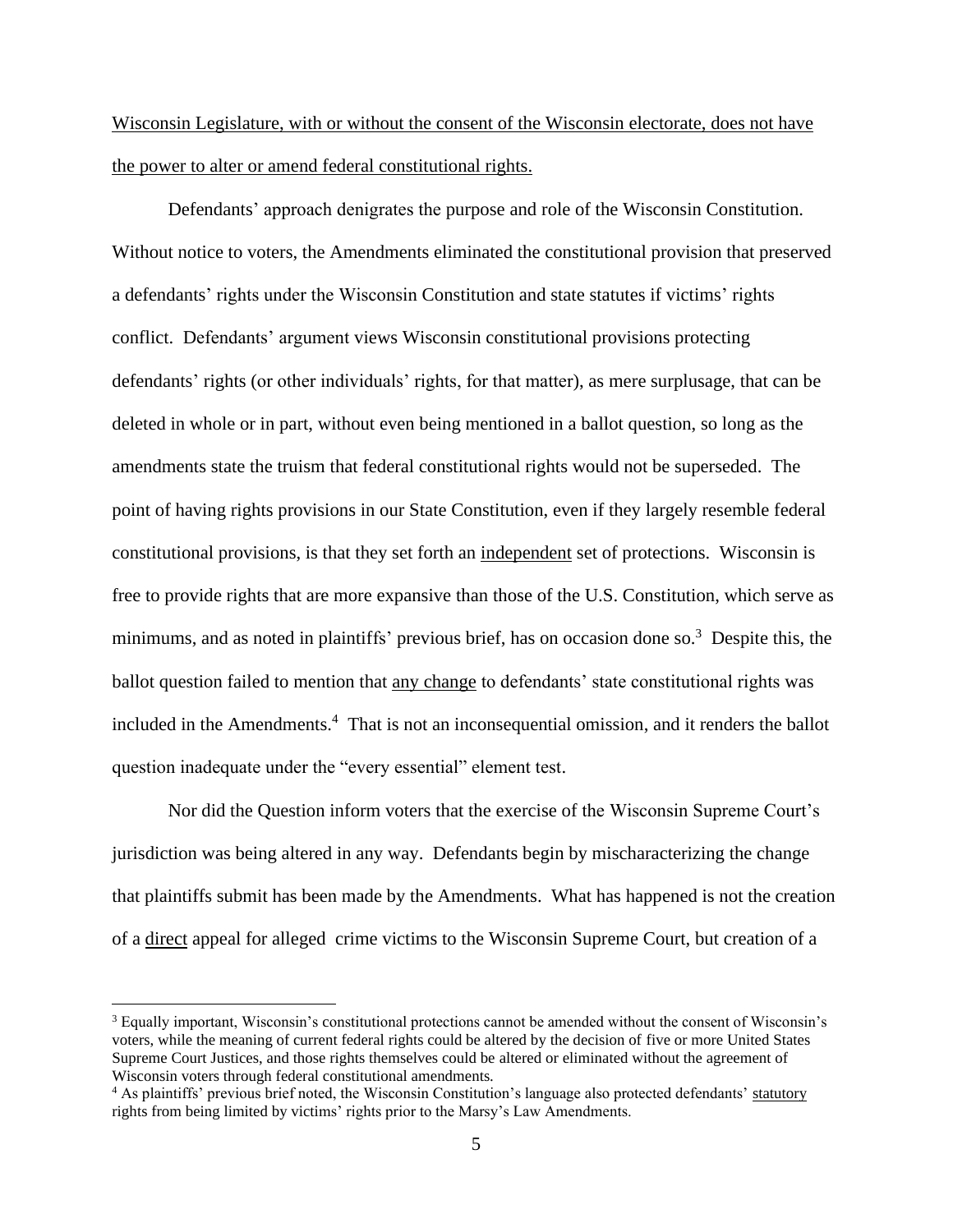right to mandatory Supreme Court review for victims who request review of any decision by the Court of Appeals regarding their rights.

Section  $9m(4)(a)$  of the Constitution now authorizes a victim to "assert and seek in any circuit court or before any other authority of competent jurisdiction, enforcement of the rights in this section and any other right, privilege, or protection afforded to the victim by law. The court or other authority with jurisdiction over the case shall act promptly on such a request and afford a remedy for the violation of any right of the victim." Section 9m(4)(b) further provides that: "Victims may obtain review of all adverse decisions concerning their rights as victims by courts or other authorities with jurisdiction under par. (a) by filing petitions for supervisory writ in the court of appeals and supreme court."

Accordingly, if a crime victim seeks enforcement of his or her rights in the circuit court and then in the Court of Appeals and is unhappy with the appellate court's decision, the victim then has the right to file a petition for a supervisory writ in the Supreme Court. At that point, the Supreme Court is "any other authority with jurisdiction over the case" under Section 9m(4)(a), which commands the Supreme Court, as a matter of constitutional obligation, "to act promptly on such a request and afford a remedy for the violation of any right of the victim."<sup>5</sup> Unlike any other situation in which a person or entity seeks Supreme Court review, which is available only at the Court's discretion, this amended constitutional language mandates the Court to "act promptly on such a request and afford a remedy for the violation of any right of the victim." Plaintiffs submit that this dramatic, unprecedented change in the Supreme Court's control of its docket is a constitutional change that so differs in kind and degree from the rest of the

<sup>&</sup>lt;sup>5</sup> Defendants' argument at page 15 of their Brief that section  $9m(4)(a)$  applies only to actions at the trial court level requires deleting the words "or before any other authority of competent jurisdiction" from the constitutional text. As written, the amended Constitution eliminates the Supreme Court's discretion to decline review when a petition for supervisory writ is filed by a victim unhappy with a decision of the Court of Appeals.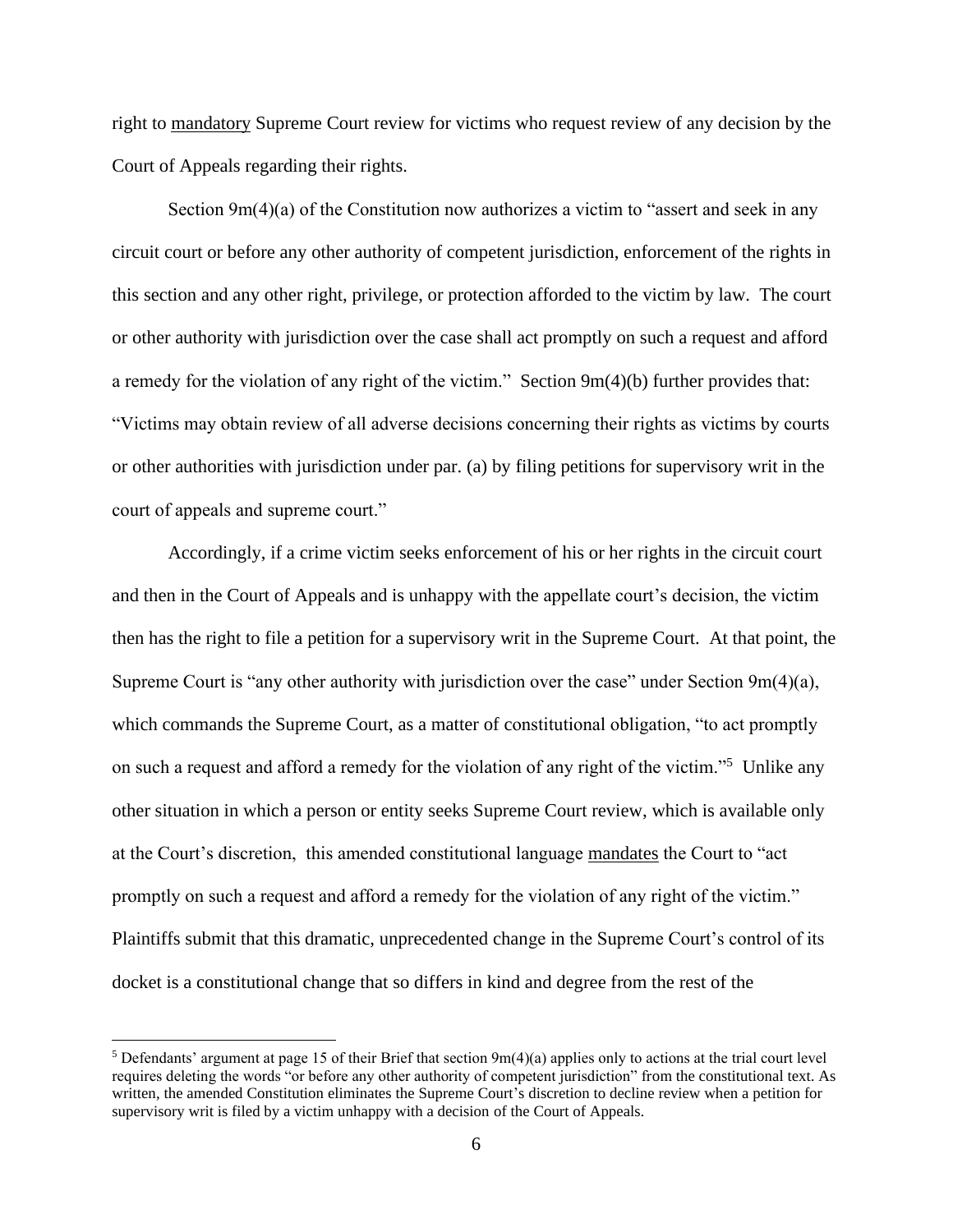Amendments that it required a separate ballot question. And if not, at a minimum the fact that the nature of the Supreme Court's exercise of its jurisdiction was being dramatically changed needed to be mentioned in the ballot question.

# THE BALLOT QUESTION CONTAINED MISSTATEMENTS REGARDING THE CONTENTS OF THE AMENDMENT, MAKING ITS RATIFICATION INVALID

Question 1 stated that the Amendment will "require that the rights of crime victims be protected with equal force to the protections afforded the accused." (Doc. 9, p 22.) Instead, the Amendment requires that all of the rights of victims shall "be protected by law in a manner no less vigorous than the protections afforded to the accused." Section 9m (2) (intro.) (Doc. 9, p. 20.) However, "no less vigorous" is not the same as "equal" – the plain, natural and usual meaning of those words is "equal to or greater than." Those words authorize but do not require protection of victims' rights equally with those of the accused, and they also authorize protection of victims' rights multiple times as vigorously. The only limitation is that victims' rights must not be enforced less vigorously than those of the accused. The words of the Court in *Ekern,* 204 N.W. at 808, are instructive here:

[I]t is presumed that words appearing in a Constitution have been used according to their plain, natural, and usual significance and import, and the courts are not at liberty to disregard the plain meaning of words of a Constitution in order to search for some other conjectured intent.

Defendants acknowledge that "equal to or greater" is not the same as "equal," but argue that there is no substantial difference as a practical matter. (Doc. 47, p. 25.) As this court recognized at the February 7 hearing, "no less vigorous" is not a very precise terminology.<sup>6</sup> On the other hand, "equal to" is precise and very well understood. It cannot be argued with a straight

 $6$  At a minimum, "no less vigorous" is unclear and ambiguous. Since 1925, the Wisconsin Supreme Court has recognized that constitutional amendment ballot question language needs to be unambiguous, in order to enable voters to exercise their choice in an intelligent manner. *Ekern*, 204 N.W.2d at 812.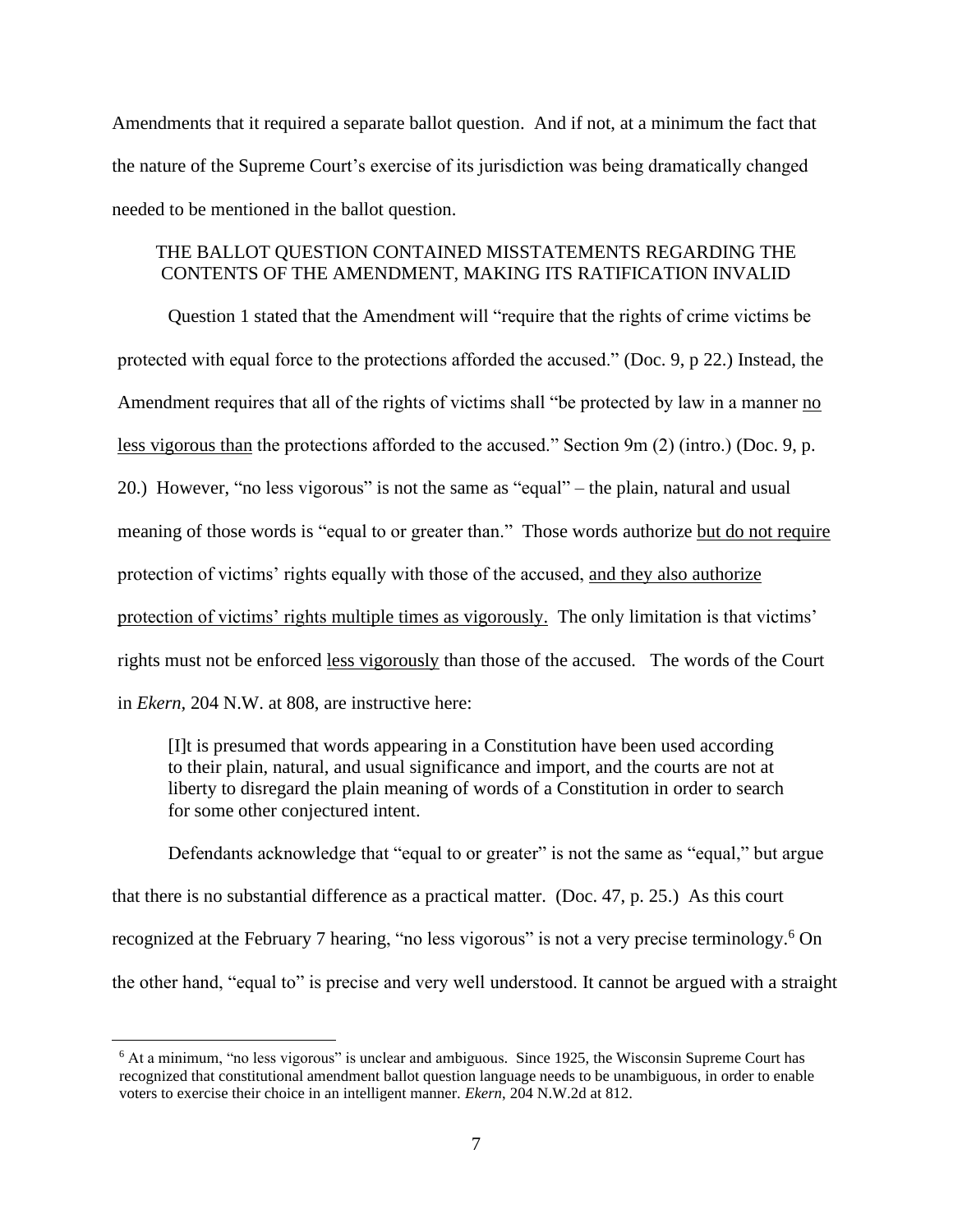face that anyone reading "with equal force" in the ballot question would have understood that the Amendments actually authorized protection of victims' rights multiple times as vigorously as protections afforded to the accused. Defendants cite *Milwaukee Alliance*, 106 Wis. 2d at 609, in which a change from "shall" to "may" was found to represent "no change in meaning or substance" in the context of a ballot question. However, review of the passage in question demonstrates that in the context of the specific sentences at issue in that case, there indeed was no change at all in meaning. Here, the two phrases clearly mean something quite different.

In footnote 8, defendants also urge reference to legislative history, noting testimony of supporters of the amendment to the effect that equality between defendants' and victims' rights was intended. However, it was the text of the Amendment that was enacted by the Legislature and approved by the voters, not the words of a couple of the Amendments' supporters. Their testimony cannot alter what the text actually says.<sup>7</sup> Defendants' semantical argument that "no less vigorous than" may mean something like "equal to," or that it should be so interpreted, fails when the actual language elsewhere in the Amendments demonstrates the explicit prioritization of protecting a victim's privacy rights over an accused's fair trial rights.

By referring to rights of the accused, the Question demonstrated that the relationship of the proposed amendments to those rights is important enough to be mentioned on the ballot. However, the Question misled voters on the subject. The Question does not inform voters that any rights of the accused were being changed, instead reassuring them that defendants' federal constitutional rights would not be superseded. Thus, it failed to present the real question before the voters; failed to reasonably, intelligently, and fairly comprise or reference every essential of

<sup>7</sup> As the Supreme Court recently stated in *SEIU,* 2020 WI 67, ¶28, "[i]t is the enacted law, not the unenacted intent, that is binding on the public."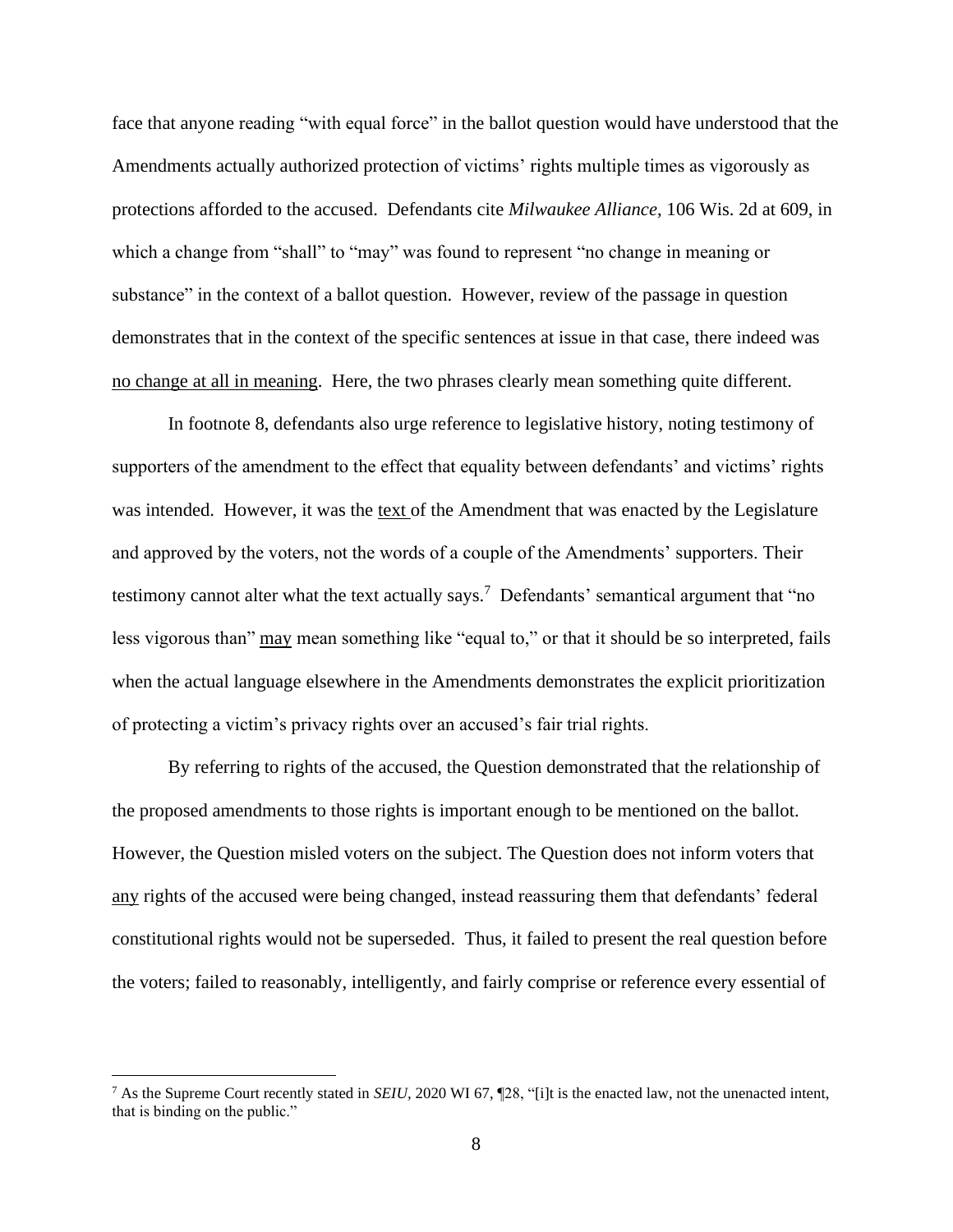the amendment; and failed to fully inform the voting public of the subjects upon which they are required to exercise a franchise.

As a result of all the above misstatements, the Question was not merely insufficient by omission, but was misleading and fatally defective by affirmatively misstating the contents and impact of the proposed amendment. The Court in *Thomson* was presented with such a defect, and dealt with it as follows:

The ballot question is expressed in mandatory language: if the amendment is ratified the legislature shall apportion senate districts along town, etc., lines; yet the actual amendment, Joint Resolution No. 9, has no such mandate at all and under it the legislature is uncontrolled except that the territory enclosed shall be 'contiguous' and 'convenient'. . . . It does not lie in our mouths to say that that which the people think of sufficient importance to put in their constitution is in fact so unimportant that misinformation concerning it printed on the very ballot to be cast on the subject, may be disregarded. **If the subject is important enough to be mentioned on the ballot it is so important that it must be mentioned in accord with the fact.** The question as actually submitted did not present the real question but by error or mistake presented an entirely different one and, therefore, as stated by Mr. Justice Doerfler in *[State ex rel. Ekern v. Zimmerman, supra](https://advance.lexis.com/document/?pdmfid=1000516&crid=096f0d25-0c1b-4c17-9325-e5c73f0b4f4e&pddocfullpath=%2Fshared%2Fdocument%2Fcases%2Furn%3AcontentItem%3A3RRR-2670-003V-H3DC-00000-00&pddocid=urn%3AcontentItem%3A3RRR-2670-003V-H3DC-00000-00&pdcontentcomponentid=10983&pdshepid=urn%3AcontentItem%3A7XW6-V0G1-2NSD-W3GR-00000-00&pdteaserkey=sr0&pditab=allpods&ecomp=spnqk&earg=sr0&prid=1c90c528-d63c-4e68-850f-16bd8c42209b)*, no claim can be made that the proposed amendment is validly enacted.

60 N.W.2d at 660 (emphasis added). The same result is warranted here.

## QUESTION 1 IS LEGALLY INSUFFICIENT BECAUSE THE AMENDMENTS CONTAIN MORE THAN ONE SUBJECT, REQUIRING SEPARATE BALLOT QUESTIONS

Propositions are considered separate amendments requiring separate questions when they

"relate to more than one subject, and have at least two distinct and separate purposes not

dependent upon or connected with each other." *Milw. Alliance v. Elections Bd*., 106 Wis. 2d 597,

317 N.W.2d 420, 426 (1982); *accord McConkey v. Van Hollen,* 2010 WI 57, ¶ 30, 326 Wis. 2d

1, 783 N.W.2d 855, 862. Although where the proposed changes concern only one general

purpose, and all items are connected with that purpose, the Legislature has great latitude in how

it drafts amendments, *McConkey*, 2010 WI 57, ¶ 31, the Legislature does *not* have latitude

regarding the separate amendment rule.